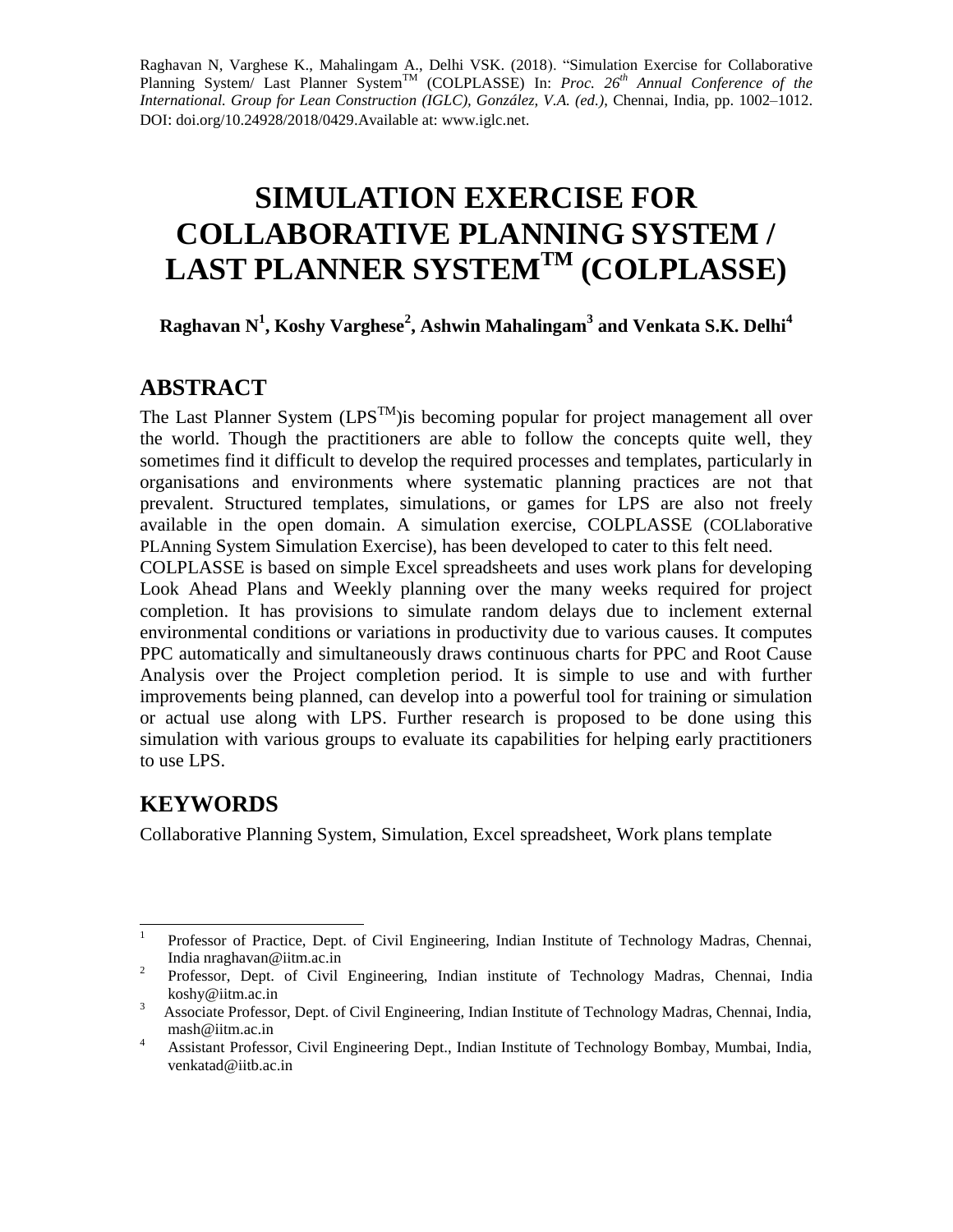## **INTRODUCTION**

#### **USE OF PLANNING TOOLS**

The Last Planner System  $<sup>TM</sup>$  (LPS) (Ballard 1994) has been a significant game-changer in</sup> the construction arena and a dramatic innovation or a fresh breath of air in the humdrum planning domains, improving considerably the certainty levels, flow of work and consistency in performance. Though it has been around for a long time, nascent practitioners, particularly organisations with little track record for systematic planning as in developing countries, took quite a bit of time to develop the processes required for its optimum usage in the field. For construction personnel steeped in the usage of CPM schedules, the processes required for developing and using Phase schedules, Look Ahead Plans (LAPs), measurement systems such as Plan Percent Completed (PPC) or Root Cause Analysis (RCA) appear to be difficult to put into practice in the field. Often coaches have to work with the field personnel to develop templates and schedules for deploying LPS in the projects. For initial training also, the basic concepts of LPS are better understood if templates are used to demonstrate how exactly LAPs, etc have to be developed and used. Over time and across different geographical and industrial arenas LPS  $<sup>TM</sup>$  has been undergoing adaptations during implementation in different</sup> circumstances and contexts and Collaborative Planning System (CPS) being practised in India of late, is one such adaptation (Raghavan, et al 2014, Raghavan 2015). CPS brings in larger support to the Last Planners from the Project Manager and Planning Manager with a Big Room approach for the developmental meetings in contexts where the Last Planners are not that well conversant with planning processes and interactive approaches (where planning as a process is itself not that well developed, as in smaller organizations in developing countries). Over time with continuous guidance and support the Last Planners become more proficient but in the earlier stages a Collaborative approach is required.

The constraint of space precludes detailed exposition of the software or describing an example problem in this paper, though they are addressed adequately in the User's Manual for the software.

#### **AVAILABLE SIMULATIONS AND TEMPLATES**

Simulations and games are quite helpful for training in the use of management techniques and would be particularly useful for using Lean construction concepts and applications in projects (Dukovska-Popovska, et al 2008, Loon et al 2015). Though many simulation games are available in the field of Lean Construction management, hardly any training simulation exercise is available to teach and practise the fundamentals of LPS  $^{TM}$  in the open domain. The available games are somewhat complex or take too long to play out and often require an expert coach to play them out with many players. Some spreadsheet applications are available for LPS usage (Ghafari, 2015) but most of them are not directly suitable for training or for those just starting on their Lean journey. A need has been felt to fill this gap and COLPLASSE (COLlaborative PLAnning System Simulation Exercise) is designed to meet this felt need.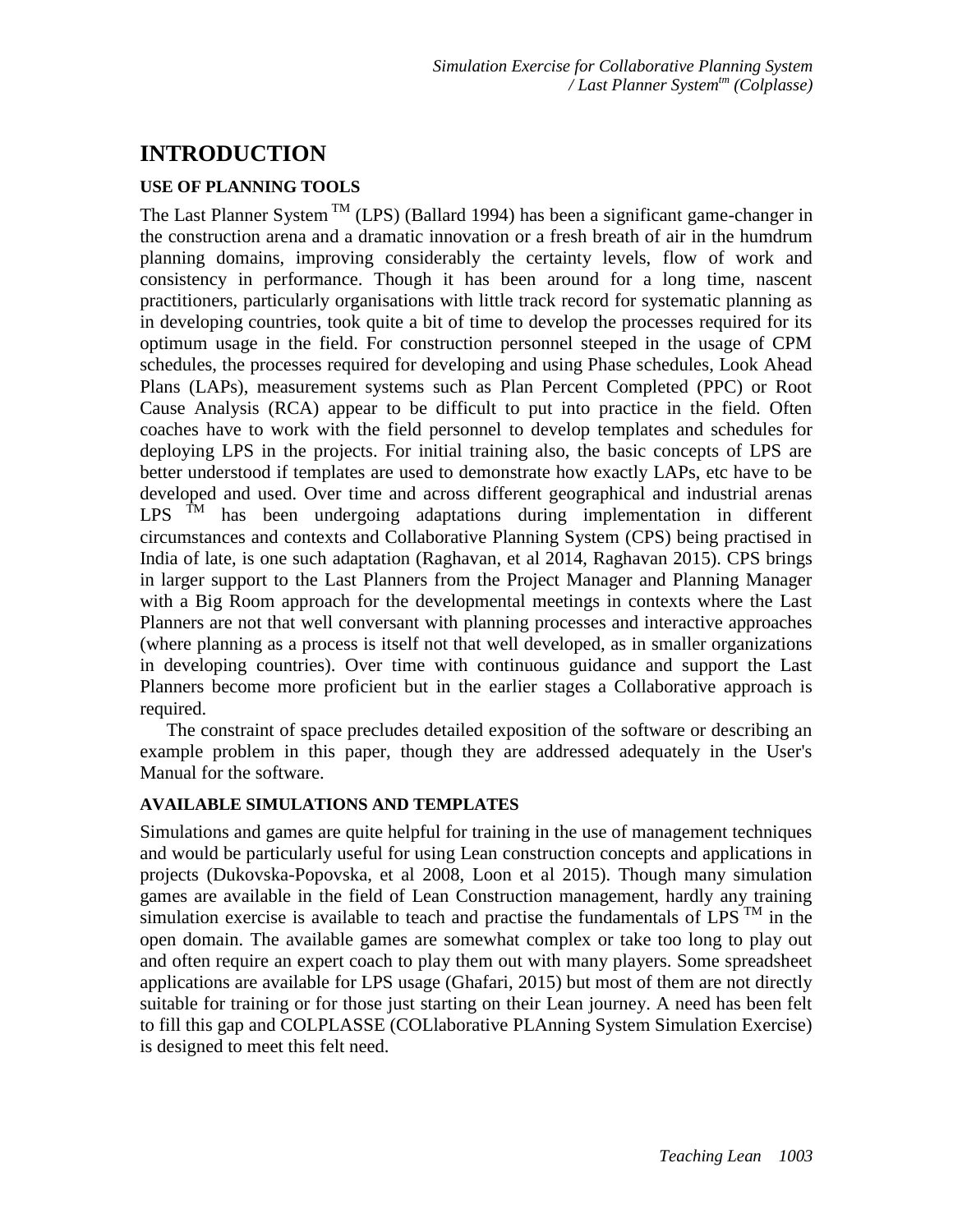The aeroplane game (Visionary Products, 2015) is good for demonstrating the push-pull interplay and effect of variable batch-sizing. The Parade of Trades game (Tommelein, et al, 1999) is an excellent starter to demonstrate the impact of workflow variability. LEAPCON (Sacks, et al, 2007)) is good for use with multi-storey construction, demonstrating concepts such as pull and work structuring. Villego (Villego, 2014) has been a classic game which covers practically the entire gamut of LPS concepts but is somewhat complex, is in considerable detail and not handy enough for classrooms or quick training sessions. LEBSCO (Gonzalez, et al, 2014 and Gonzalez, et al, 2015), an LPS-based simulation game is also in somewhat high detail and needs many players, but each in limited roles. Make-a-Card, The Silent squares, Flow-building or Pull-building Lean games are other games covering multiple players and situations.

For classroom teaching or teaching a number of planners simultaneously, COLPLASSE would be appropriate as the spreadsheets can be replicated for each participant and each can progress with the simulation in his own way with different probabilistic scenarios thrown their ways for the simulations for the same given problem. It also covers the concepts of milestone planning, Phase scheduling, LAPs, Constraint solving, productivities, PPC calculations, Root Cause analysis, etc. It is planned to make the software available freely on the open domain.

### **OVERVIEW**

#### **DOCUMENT STRUCTURE**

This Simulation exercise has been designed to teach the basic processes of LPS to the beginners in Lean Construction Management. This open system simulation employs the well-known and popular Microsoft Excel spreadsheets as the base. It unfolds the Lean planning systems and concepts such as Look Ahead Plan, PPC Analysis, Root Cause Analysis, etc over the construction duration in a series of connected spreadsheets. It can help in teaching initial planning as well as planning updates to remediate production losses due to various factors. It has been kept simple, by design, to enable easy adaptations to a variety of problems, for training as well as for real-life cases. It has builtin automated graphics for depicting PPC trends as well as Root Cause Analysis. Further developments are ongoing mainly by deploying more Excel macros to infuse greater flexibility for tackling larger real-life cases. With its open domain architecture, users can freely make adaptations for varying contexts.

### **WORKING OF COLPLASSE**

#### **BASICS**

An Initial Sheet (Figure 1) lists out the various basic data required for the simulation. This includes the list of activities and for each activity the quantities of work to be done, number of crews available, and average productivity. It is possible to introduce a Period of Inclement Conditions (such as monsoon) by specifying the serial numbers of the weeks when such conditions prevail, which reduce the productivity of all activities performed in such periods. One can also introduce probabilistically-evolved Productivity Modification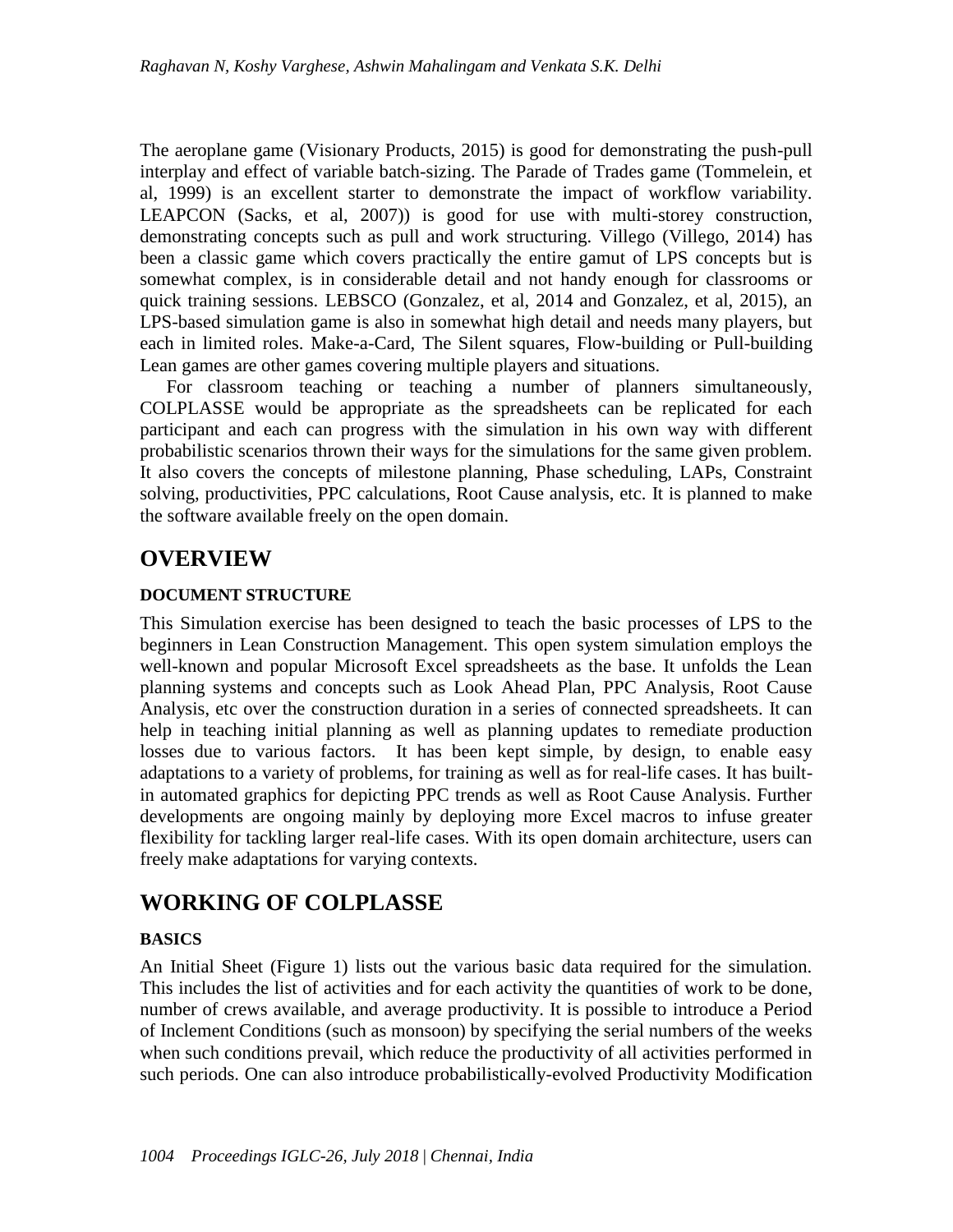Factors for each of the work weeks, which increase or decrease the quantity of work performed during that week for the specified activities (due to productivity improvement measures or better planning put in place, or due to unforeseen problems or unresolved constraints, respectively). It is possible to assign specific Root Causes (from the available library of typical causes) which cause such reduction in productivity. Contractual milestones can be specified by stipulating the serial numbers of the weeks for completion of key activities. Number of working days per week and number of working hours per day can also be changed. The simulation has as many intermediate spreadsheets as the number of work weeks, for the work plans. The Final Sheet, at the end of the various work weeks, contains the results of analysis of the execution parameters, compiled automatically during the play-out of the various weeks.



Figure 1: Screen shot of Initial Sheet

Each intermediate worksheet (Figure 2) or work plan covering one week of work depicts a four-week rolling Look Ahead Plan (LAP) as well as the progress in the Current Week (First of the four weeks). Each sheet lists out all the activities of work, the balance quantity of work to be performed for each activity as at the beginning of the Current Week, the basic productivity value assumed for each activity and the number of work teams provided. The actual work performed for any activity in the Current week, which is derived from the above data, is further modified according to Productivity Modification Factors which depend upon the external factors prevailing in the Current Week as well as on any exceptional situations occurring in this week. This progression is carried forward week after week until project completion.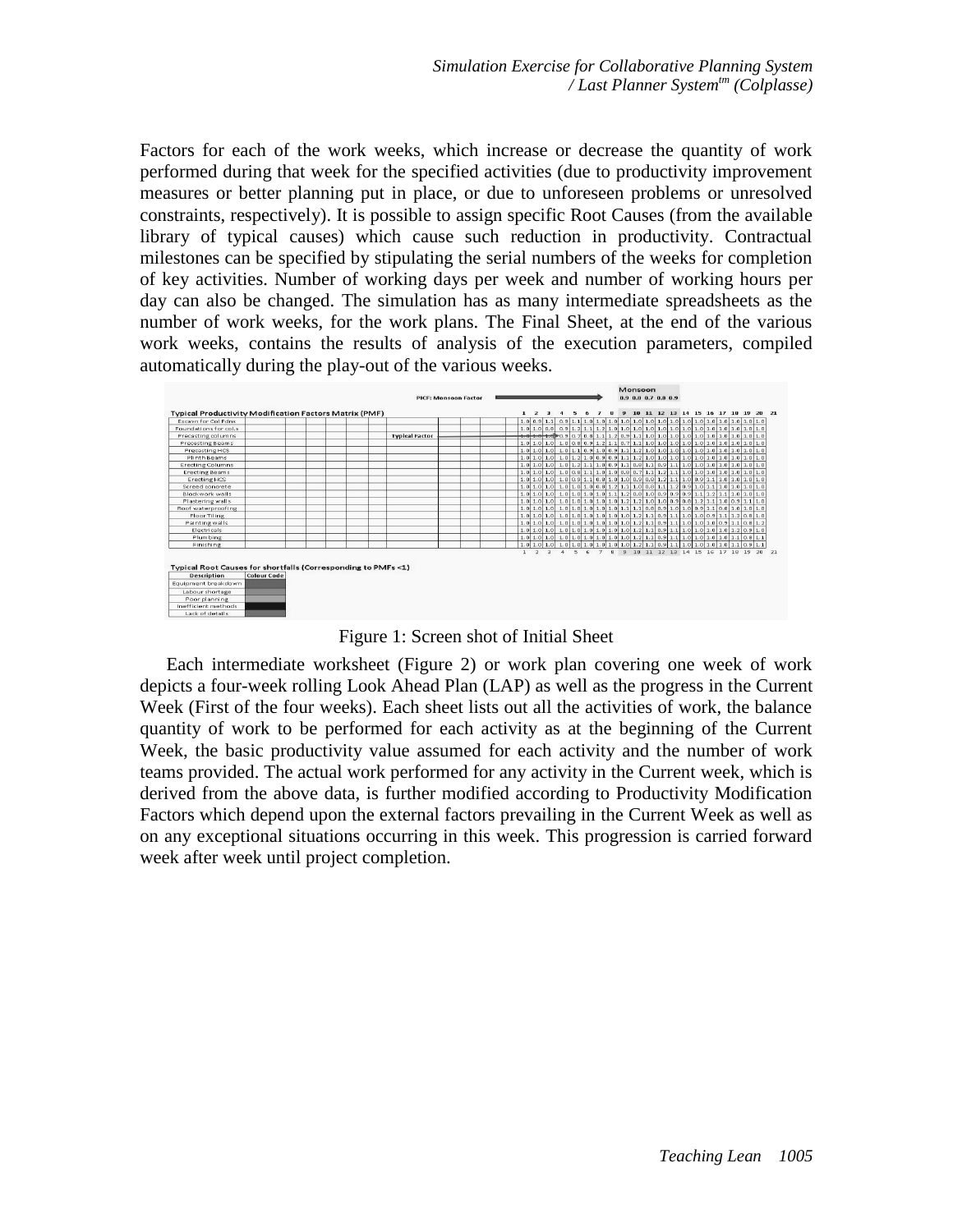|          |                  |                |                         | No of Buildings = |                  |  | 50              |                |                     |                          | <b>PPC Check</b> |                  |                  |                                                    |             |     |                 |                          |        |      |             |     |        |              |      |      |             |                 |
|----------|------------------|----------------|-------------------------|-------------------|------------------|--|-----------------|----------------|---------------------|--------------------------|------------------|------------------|------------------|----------------------------------------------------|-------------|-----|-----------------|--------------------------|--------|------|-------------|-----|--------|--------------|------|------|-------------|-----------------|
|          |                  |                |                         |                   |                  |  |                 |                |                     | No                       | No               | lyp              | एए               | Uty                                                |             |     |                 |                          | Likely |      | Expect      |     |        |              | Actu |      | <b>Hoot</b> |                 |
|          |                  |                |                         |                   |                  |  |                 |                | of                  | of                       |                  | Qtyl Complet     |                  | Balan   Quantity planned   Constrai  <br>each veek |             |     |                 |                          | Action | ed   |             |     | Modifi | al           | PPC  | Caus |             |                 |
| S No     | Work Item        |                | Qty / Bldg              |                   | <b>Total Otv</b> |  |                 | Productivity   |                     |                          |                  | Cre   day   wee  | ed till          | ce                                                 |             |     |                 |                          | nts    | Plan | Quaniti     | PMF | MF     | ed Qty   Qty |      | 110  | e           |                 |
|          |                  | N              |                         |                   |                  |  | Uo              | Qt             |                     |                          |                  | 16<br>[8 hr day  |                  |                                                    |             |     |                 |                          |        |      | <b>Veek</b> |     |        |              |      |      |             |                 |
|          |                  |                |                         | os Vol UoM        |                  |  | М               | y              | <b>UOM</b>          |                          | day)  sł         |                  |                  |                                                    | 3           | 4   | 5               | 6                        |        |      | NO:         |     |        |              |      |      |             |                 |
|          | No of Running    |                |                         |                   |                  |  |                 |                |                     |                          |                  |                  |                  |                                                    |             |     |                 |                          |        |      |             |     |        |              |      |      |             |                 |
|          | Week             |                |                         |                   |                  |  |                 |                |                     |                          |                  |                  |                  |                                                    | 3           | 4   | 5               | 6                        |        |      | 3           |     |        |              |      |      |             |                 |
|          | Excavation       | 8 <sub>1</sub> |                         | $20$ CuM          | 400              |  |                 |                | Nos 25 hrs/Ftg/crew | 6                        | $\overline{z}$   | 115              | 0                | 170                                                | 115         | 15  | 115             | $\overline{55}$          |        |      | 115         | 12  |        | 138          | 138  |      | A           |                 |
| 2        | Foundations      | 8              | 3                       | Cu <sup>M</sup>   | 400              |  | Nos             | 3              | hrs/Ftalcrew        |                          | 21               | 112              | 0                | 0                                                  |             | 112 | 112             | 112                      |        |      | 0           |     |        |              | 0    | NA   |             |                 |
| 3        | Precast Columns  | 8              | $\overline{\mathbf{3}}$ | CuM               | 400              |  | Nos             |                | hr/no/crew          | $\overline{c}$           | 25               | 96               | 0                | 0                                                  |             |     | $\overline{96}$ | $\overline{\mathcal{X}}$ |        |      | 0           |     |        |              | 0    | NA.  |             |                 |
|          | Precasting       |                |                         | 8   1.5   CuM     | 400              |  | Nos             |                | hr/no/crew          | 2                        | $\overline{25}$  | 96               | 0                | 0                                                  |             |     |                 | 96                       |        |      | 0           |     |        |              | 0    | ΝA   |             |                 |
|          | Precasting HCS   | $\overline{4}$ |                         | CuM               | 200              |  | Nos             |                | hr/no/crew          | $\overline{c}$           | $\overline{13}$  | 96               | Ũ.               | 0                                                  |             |     |                 |                          |        |      | 0           |     |        |              | 0    | NA.  |             |                 |
| 6        | Plinth Beams     |                |                         | 8 0.4 CuM         | 400              |  | Nos             | 15             | hrinolorew          | 3                        | 25               | 96               | 0                | 0                                                  |             |     |                 |                          |        |      | 0           |     |        |              | 0    | NA   |             | Create Next LAP |
|          | Erecting Columns | 8              | $\overline{\mathbf{8}}$ | Nos               | 400              |  | Nos             |                | hr/no/crew          | $\overline{c}$           | 25               | 96               | n                | 0                                                  |             |     |                 |                          |        |      | 0           |     |        |              | 0    | NA.  |             |                 |
|          | Erecting Beams   | 8              | 8                       | Nos               | 400              |  | Nos             |                | hr/no/crew          | 2                        | 25               | 96               | n.               | 0                                                  |             |     |                 |                          |        |      | n           |     |        |              | 0    | NA   |             |                 |
| 9        | Erecting HCS     | $\overline{4}$ | 4                       | Nos               | 200              |  | Nos             |                | hr/no/crew          |                          | 25               | 48               | n                | 0                                                  |             |     |                 |                          |        |      | 0           |     |        |              | 0    | NA   |             |                 |
|          | Screed concrete  |                |                         | $20 \mid$ SqM     | 1000             |  | SqM             | 5              | samhricrev          |                          | 25               | 240              | n                | 0                                                  |             |     |                 |                          |        |      | 0           |     |        |              | 0    | NΑ   |             |                 |
|          | Blockwork walls  |                |                         | $72$ SqM          | 3600             |  | SqM             | 10             | samhricrev          | $\mathcal{P}$            | 23               | 960              | n                | Ũ.                                                 |             |     |                 |                          |        |      | n           |     |        |              | n    | NА   |             |                 |
|          | Plastering walls |                |                         | 120 SqM           | 6000             |  | SqM             | 15             | samhricrev          | 2                        | 25               | 1440             | 0                | Ū.                                                 |             |     |                 |                          |        |      | 0           |     |        |              | 0    | NA   |             |                 |
| 13       | Waterproofing    |                |                         | $20 \mid$ SqM     | 1000             |  | SqM             | 10             | samhricrev          |                          | 13               | 480              | n.               | O                                                  |             |     |                 |                          |        |      | n           |     |        |              | 0    | NA.  |             |                 |
| 14       | Floor Tiling     |                |                         | $20$ SqM          | 1000             |  | SqM             | 8              | samhricrev          |                          | 16               | 384              | n                | 0                                                  |             |     |                 |                          |        |      | 0           |     |        |              | 0    | NA   |             |                 |
| 15       | Painting walls   |                |                         | 120 SqM           | 6000             |  | SqM             | $\overline{8}$ | samhricrew          | $\overline{5}$           | 19               | 1920             | n.               | 0                                                  |             |     |                 |                          |        |      | 0           |     |        |              | 0    | NA.  |             |                 |
| 16       | Electricals      |                |                         | $\overline{15}$   | 50               |  | LS              | 4              | hr/no/crew          | 2                        | 13               | 24               | Ũ.               | O                                                  |             |     |                 |                          |        |      | 0           |     |        |              | 0    | NA.  |             |                 |
| 17       | Plumbina         |                |                         | $\overline{LS}$   | 50               |  | $\overline{L}$  | 4              | hr/no/crew          | $\overline{\phantom{a}}$ | 13               | 24               | n                | 0                                                  |             |     |                 |                          |        |      | 0           |     |        |              | 0    | NA   |             |                 |
| 18       | Finishing        |                |                         | $\overline{15}$   | 50               |  | $\overline{15}$ | $\overline{c}$ | hr/no/crew          |                          | 13               | 24               | n                | $\overline{0}$                                     |             |     |                 |                          |        |      | 0           |     |        |              | 0    | NA   |             |                 |
| $\cdots$ | Project Data     |                |                         |                   | Basic Data Sheet |  |                 |                | Phase Schedule      | LAP 1                    |                  | LAP <sub>2</sub> | LAP <sub>3</sub> |                                                    | $\bigoplus$ |     |                 |                          |        | i K  |             |     |        |              |      |      |             |                 |

Figure 2: Screen shot of typical Running Sheet for the example problem.

Initially, a Milestone Schedule and Phase Schedules have to be prepared, forming the basis for the LAPs. The Expected Quantity planned for any week for any activity can be adjusted by changing the number of crews assigned to suit completion of milestones as per the current Phase Schedule, which should again be in conformity with the overall Milestone Schedule drawn up initially.

#### **GLOSSARY OF KEYWORDS**

LAP - Look-Ahead Plan, typically covering 4 weeks

Current Week - Serial Number of the first of the 4 weeks in the current LAP

PICF - Period of Inclement Conditions Factor (for instance, due to monsoon)

PMF - Productivity Modification Factor (<1 if there are problems for execution of that activity during that week because ofconstraints; can also be >1 iffavourable conditions prevail))

RC - Root Cause responsible leading to PMF being less than 1

No. of Hours worked/week = Standard hours per day x no. of days/ week  $(= 6x8=48$ hours in this example)

Balance Quantity = Quantity remaining to be executed as of the beginning of the Current Week for any activity

Possible Quantity = Productivity x No. of Crews x No. of hours worked per week

Expected Quantity = Quantity assigned to the first of the 4 weeks in the LAP

Modified Quantity = Expected Quantity x PICF x PMF

Actual Quantity = Modified Quantity or Balance Quantity, whichever is less.

Score for Activity = Equal to 1 if Actual Quantity  $>=$  Expected Quantity, Else = 0

PPC for Current week = No. of "1"s for Activity Scores / Total no. of Activities executed during current Week x100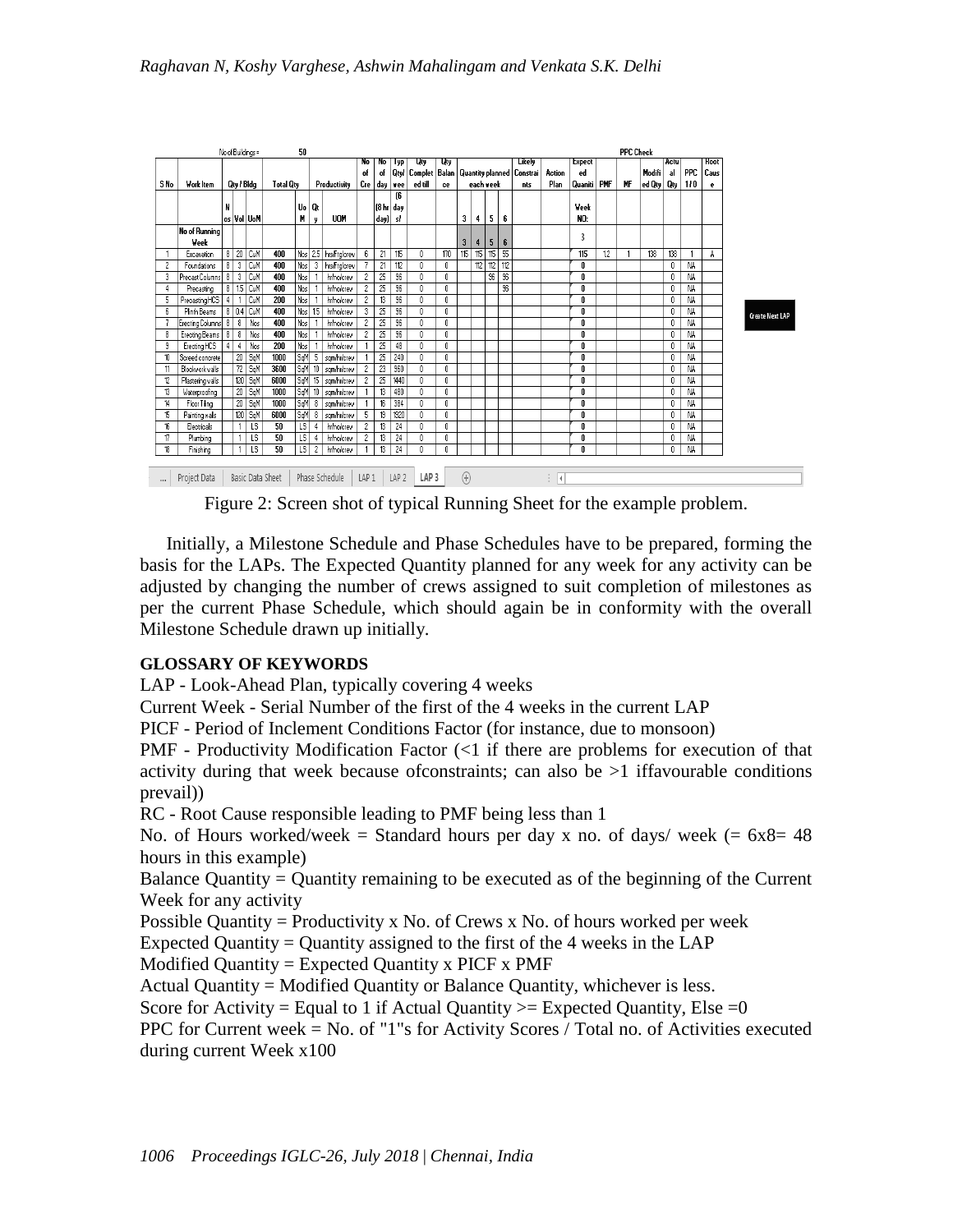#### **WORK QUANTITY MODIFICATION FACTORS**

The Initial or the basic Spreadsheet lists all the activities required for the construction work along with the quantities of work for each activity, number of crews envisaged and the average productivity of work for each activity, all of which can be used to determine the number of weeks required for completion of each activity. The Possible Quantity of work which can be done in a week for any activity is the product of the Productivity, the number of crews and the number of hours worked per week. For meeting intermediate milestones, the Possible Quantities can be adjusted by modifying the number of crews. For purposes of this simulation, the planner does not have any control over the basic productivity data; the average productivity specified initially gets modified by the factor due to Inclement Conditions and the Productivity Modification Factor which can decrease or increase the productivity.

A concept of a Period of Inclement Conditions (PIC) has been specified covering a few weeks in between during which climatic or social or economic conditions which hamper good construction progress could prevail. For instance, in the example problem which covers 20 weeks and 18 activities, monsoon conditions prevail over five specified weeks. The fall in production due to reduction in working hours during such a period is simulated by a PIC Factor (PICF) which is less than 1, which reduces the Possible Quantity of work calculated as mentioned above. In the example problem during the five weeks of monsoon PICF is specified as 0.9, 0.8, 0.7,0.8 and 0.9 for the five weeks, to simulate progressively deepening and easing monsoon conditions over the five weeks.

The potential problems which may arise due to various glitches such as equipment breakdown, wrong methods, bad planning, etc are taken care of by assigning a Productivity Modification Factor (PMF). The PMF numbers are assigned by the random number generation algorithm of Excel. They are in the range of 0.7 to 1.2 in this example problem, thus decreasing the productivity sometimes (when less than 1.0) and increasing it (when greater than 1.0) at some other times. This range is set in the Initial Sheet and is modifiable. The final quantity of work executed would then be equal to the original Possible Quantity as worked out earlier multiplied by PICF and PMF. For each application of PMF less than 1, a corresponding Root Cause (RC) (generated or picked from a library of Root Causes) would be assigned for the affected activity, for the users to get a flavour of what all things can go wrong during execution. A pie chart which shows the relative prevalence of the various Root Causes at any given time is built up automatically, week after week.

#### **THE STRUCTURE OF SPREADSHEETS**

There are essentially three spreadsheet systems in this tool: Basic Data, Running Plans and Analysis Sheet. Basic Data given in the Initial Sheet comprises the list of various items of work and their respective quantities as well as typical productivities for execution, etc. The PICF matrix and RC library would be found here. Initially depending on the milestones specified, the Planner has to develop Phase Schedules (typically 1 to 3 phases for this example, which has five milestones) covering all the activities and conforming to the set Milestones.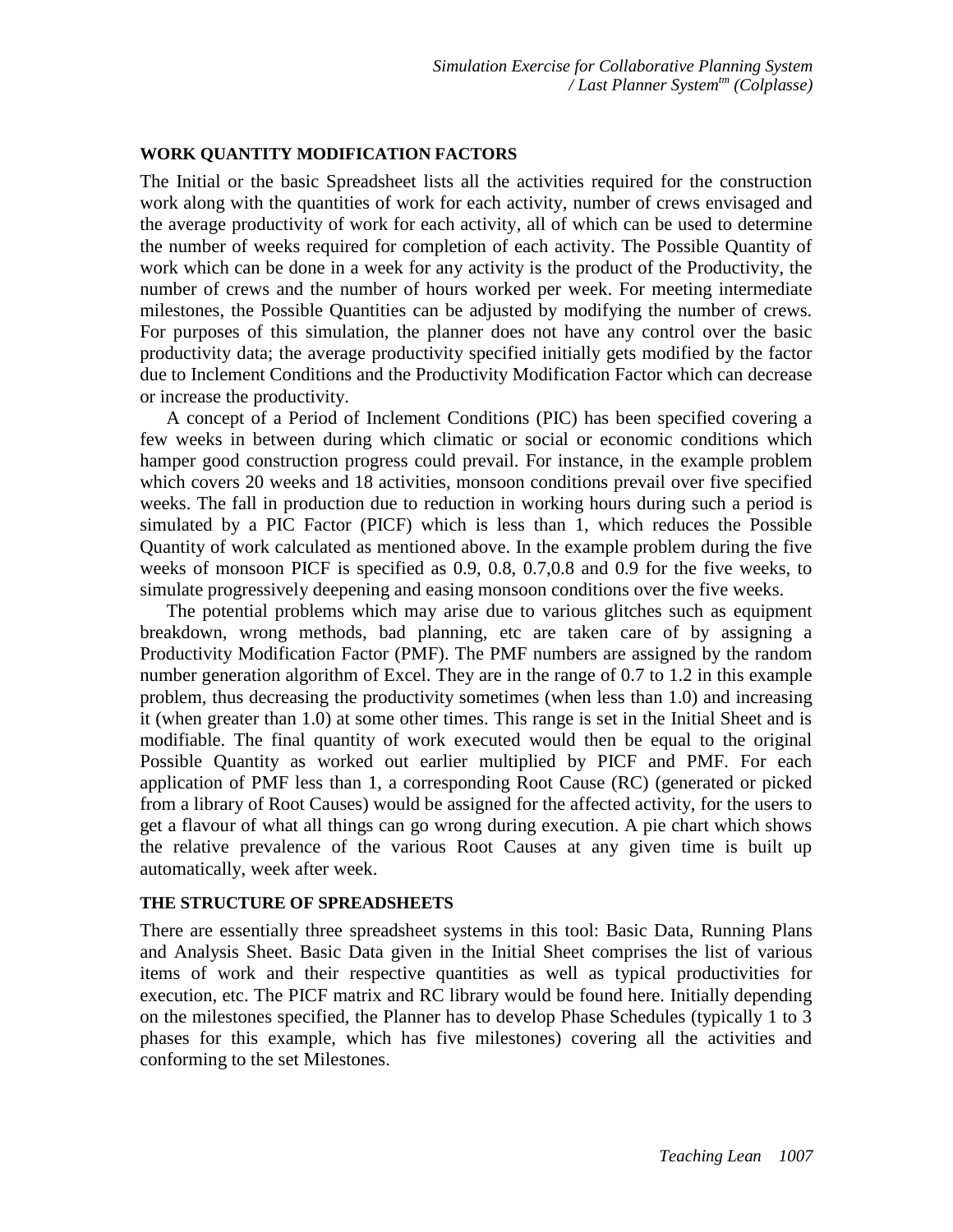Fig. 2 shows a typical Running Sheet for an example problem, covering various work items right from excavation for foundations to finishing work. The respective quantities for the various work items involved are given in the Initial Sheet. It also gives the expected productivities (inverse of productivity in some cases) for the various work items and number of crews available for each work. It also indicates the weekly schedule template, overall milestones, and scope of work for the three Phases involved and monsoon months. Milestones are specified for Completion of excavations and foundations, Completion of all pre-casting, Completion of all concreting work, and Completion of all finishing except services (electrical, plumbing) and Final Completion.

The Running Plan is a spreadsheet for the Current Week and is also a Look-Ahead Plan (LAP) covering four weeks starting with the Current Week, with all the activities listed along with their original quantities as well as the Balance Quantity as of the beginning of the Current Week. There will be as many Running Plan sheets as the number of work weeks. For each week the Balance Work quantity for each activity will be automatically taken as the Balance Quantity of the previous week less the actual quantity executed during the previous week. In each Running Plan, the Planner has to assign quantities for the 4 weeks of the LAP to the activities which need to be executed in this four- week period as per the relevant Phase Schedule and duly considering the prevailing PICF. However, these quantities will have to be less than or equal to the Possible Quantity, which is derived from productivity, number of crews and number of working days per week. If more quantity of work is desired to be executed, then the number of crews will have to be increased. The Expected (Current Week) Quantities will then be automatically assigned from the first week of the four-week LAP. Then once the Current Week number is entered in the designated Cell, the relevant PMFs will appear automatically for the activities which are being executed in the Current week, having been generated in a random fashion but within the overall specified range given in the Initial Sheet (0.7 to 1.2 in this example). The Modified Quantity column will show the above-mentioned Expected Quantity duly modified by PICF and PMF. Since the PMF can sometimes be more than 1.0, the Modified Quantity may come out to be more than the Balance Quantity and in such a case the Actual Quantity column will show the lesser of Modified Quantity or Balance Quantity. If the Actual Quantity is greater than or equal to the Expected Quantity, then PPC for that activity will be automatically shown as 1; else it will be shown as 0. If PICF is <1 then the Root Cause Type column will indicate a RC Type Number taken from the Root Cause library, corresponding to the specified PICF. In another variation, the RC can be picked out from the library of potential RCs.

Once all the relevant activities are operated upon as above, the weekly PPC will be automatically calculated and the PPC Chart shown graphically at the bottom (Figure 3) will be automatically updated including the Current Week's data. Similarly, the Root Causes Pie Chart shown will also get automatically updated considering the Current Week's data. Columns are also provided to indicate Constraints and Acton Plans to solve the Constraints for the various activities in the LAP to give a realistic flavour during training.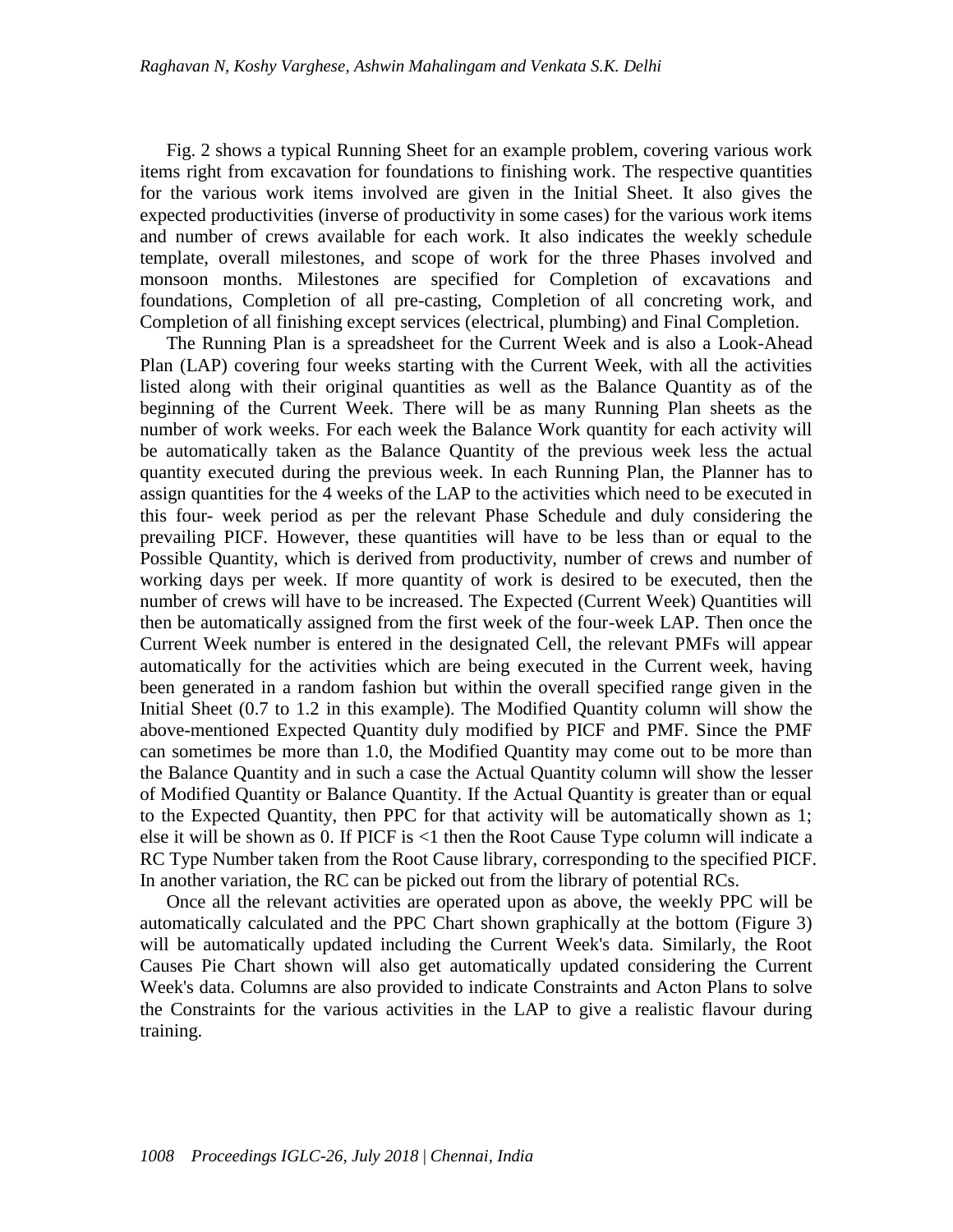

Figure 3: Screen shot of automated Root Causes Pie Chart and PPC chart

Thereafter the Current Running Sheet is copied using macros to a fresh sheet and renamed for the next week's serial number. The above procedure is then repeated again and again until the completion of all activities is reached.

Then the Analysis sheet at the end of the Excel file will be automatically updated compiling the data from all the work weeks and will show the following: the overall PPC variation chart, overall average PPC, the overall Root Causes Pie Chart and the variation in the number of crews deployed in all the weeks for the various activities (as a measure of cost). The quantities executed for the various items in the various weeks as well as the PICF and PMF for the various weeks are also shown in a compiled form.

### **USING COLPLASSE**

In a classroom exercise, each learner can have one copy on his laptop/ computer and run the simulation over the duration of the project. Either the example project (given with fully developed data along with the software) can be used or the instructor can develop a new project model. The various users will get different scenarios because of the randomness of the PMFs and may choose a different number of crews at different times. The Final Sheet compiles the project history and different attempts can be compared for their efficiencies of execution. Using the sum of the products of the number of crews deployed and their standard productivities over the weeks as the base maximum possible output, the actual quantity executed will indicate the efficiency of operations. If the exercise is played out in a group assigning various roles to different people, the identification of the Constraints and their resolution can be done in a collaborative manner, exemplifying the Last Planner process.

### **Another Method of playing out the Simulation**

• Representatives are required for the 6 major trades to interact together: Foundations (excavation, foundations & plinth beams), Concrete Structures (pre-casting & erection, screed concrete), Walls (block work, plastering & painting), Finishing (Waterproofing, tiling, and overall finishing), Electricals, and Plumbing.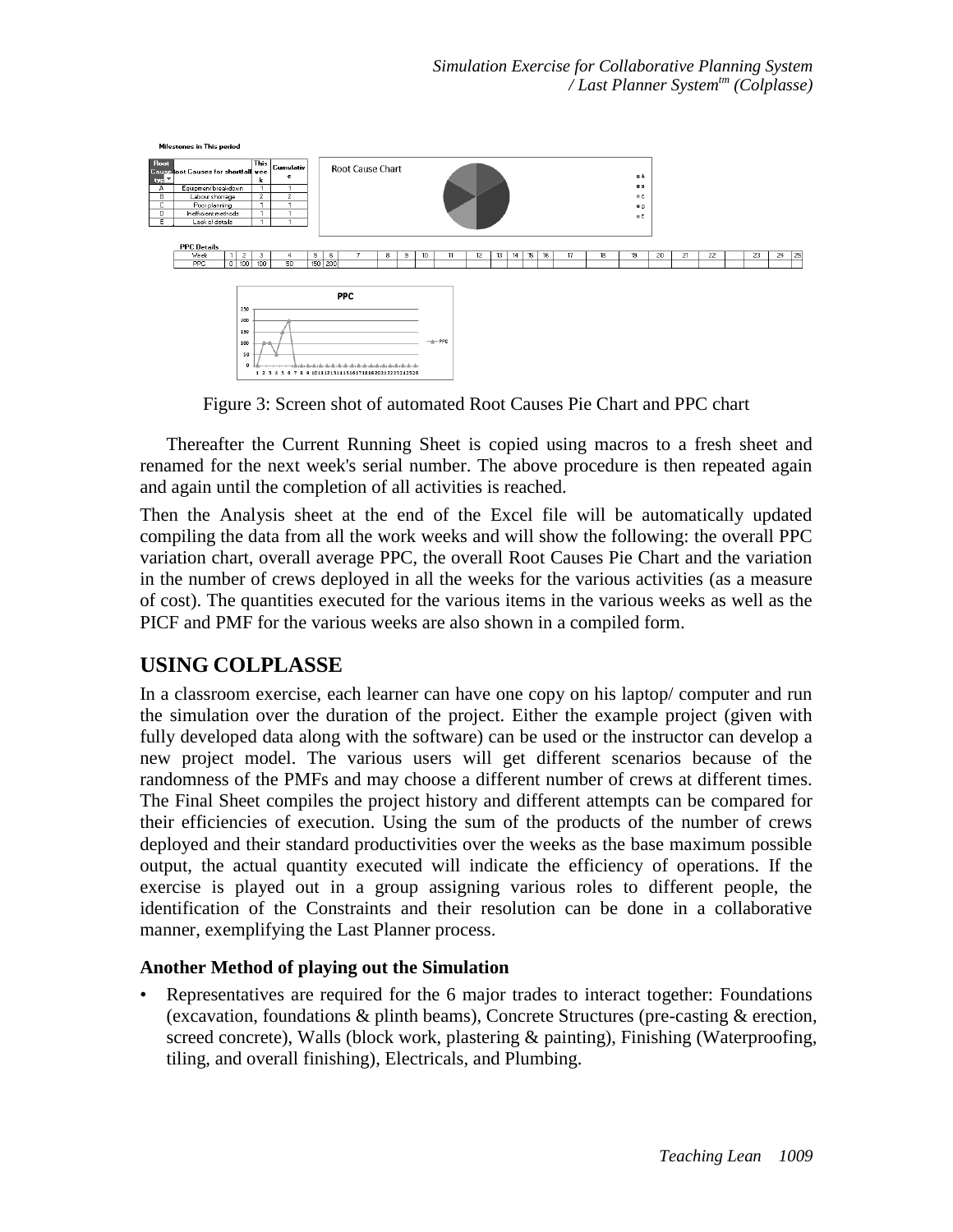- One overall Planning Manager for coordination and one Project Manager for overall management will also be identified. The Planning Manager will prepare all the Schedules and Charts, based on inputs from all concerned.
- The Team will first prepare (together in a Big Room exercise) Phase Schedules for the three phases [Phase I - Excavation, foundations & pre-casting; Phase II - Basic Structure; Phase III- Finishing (plastering, painting, waterproofing, tiling, services, completion], compatible with the stipulated Milestones, by using a Pull system.
- Then they will prepare together LAPs (Look Ahead Plans) for 4 weeks at a time by Pull system, duly considering the Monsoon period. The likely constraints and action plans will also be identified. The Monsoon season has been identified and during this season there will be a reduction in productivity and a Monsoon Factor (PICF<1) is given for each Monsoon week to reduce the Possible Quantity of work which can be done. PMFs with varying values will also be specified for the various weeks and should be duly taken into account. The number of crews can be increased in weeks when additional production is desired to meet specified milestones.
- Finally, the actual completion period should be compared with the theoretical completion period. The Root Cause Analysis should also be compiled and discussed. The variation in number of crews will give an idea of the costs involved.

Alternatively, the instructor can demonstrate a typical execution to a class with the excel sheets projected on a screen for all to see.

In further versions to be developed for actual usage, project practitioners may be able to use COLPLASSE for actual LAPs and keeping track of weekly progress.

# **LIMITATIONS AND POSSIBLE FUTURE WORK**

An attempt has been made to reduce complexity without sacrificing authenticity for this Simulation. In the current phase of development, COLPLASSE can be used mainly for the simpler problems; daily planning has to be done off-line and integrated with weekly plan; constraints listing and resolution have to be done off-line and integrated. It is also slightly tedious to operate over several weeks for simulation projects as each time the Running Plan spreadsheet has to be copied over from the previous Week (though done automatically using a macro) and modified for the Current Week as required. However, for actual projects when only one Running Plan will be active at any given time for the Current Week it may not be a constraint. In the next phase of development, more Excel sheet macros can be used to simulate more processes. It should also be possible to expand the number of weeks for the LAPs from 4 to 8 weeks.

# **DISCUSSION AND CONCLUSIONS**

An example problem covering 20 work weeks and 18 activities has been given along with all required basic data. Students and trainees can practice with the example problem to get a good feel of the LPS process. Actual practitioners can also input data from their projects and run COLPLASSE week after week to automate the templates for easy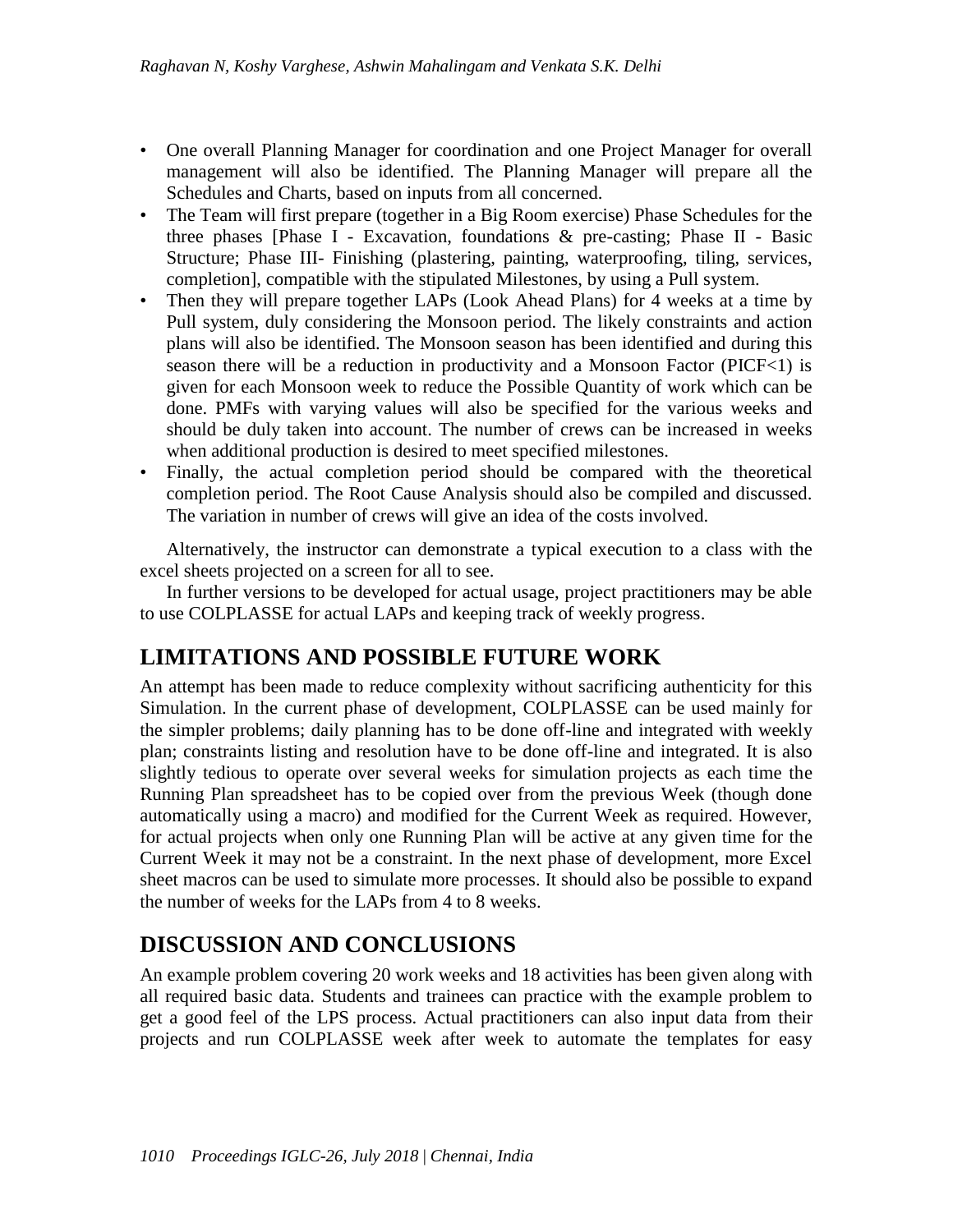operations. The data for the example problem as well as screenshots of typical worksheets are given in Fig.s 1 and 2.

The COLPLASSE simulation would be quite useful for beginners of Lean practices to understand the basic procedures of actual LPS implementation and provide them with templates for monitoring LPS implementation. For the serious practitioners, COLPLASSE can provide a simulation tool for evaluating different methods of executing a project. The simulation tool has invoked good interest from Lean practitioners in India to whom this was exposed. It is hoped that the larger Lean community will also find it to be of good interest. COLPLASSE would be freely available for downloading from a specified domain for open usage, while duly acknowledging the Developers.

Further research is proposed to be done using this simulation with various groups to evaluate its capabilities for helping nascent practitioners to use LPS. The results of such research will be presented in a future conference.

### **ACKNOWLEDGEMENTS**

The authors acknowledge with thanks the support given by Mr Anon, M.Tech Student, for his good supporting work in the development of the Excel sheets, and that of Ms Anon, MS Student for her support in developing the Excel Macros.

#### **REFERENCES**

- Ballard, G., "The Last Planner" Spring Conference of the Northern California Construction Institute, Monterey, CA, April 1994, 22-14
- Dukovska-Popovska, I, Hove-Madsen, V., and Nielsen, K. B., "Teaching lean thinking through game: Some challenges," in 36th European Society for Engineering Education (SEFI) on Quality Assessment, Employability & Innovation, 2008.
- Ghafari, A., 2015. VPlanner®: "The Visual Planning Solution for Lean Project Delivery" [Online] Available at:<http://www.myvplanner.com/vsps/>
- Gonzalez, V., Orozco, F., Senior, B, Ingle, J., Forcael, E, Alarcon, LF. -"LEBSCO:Lean-Based Simulation Game for Construction Management Classrooms", Jr. of Professional issues in Engineering Education and Practice, Feb., 2015.
- Gonzalez,V.A., Senior, B., Orozco, F., Alarcon, L.F., Best, A. "Simulating Lean Production Principles in Construction: A Last Planner-Driven Game", Proceedings, IGLC-22, June 2014, 1221-1232
- Loon, M., Evans, J., Kerridge, C., "Learning with a Strategic Management simulation game: A Case Study", The International Journal of Management Education, 13(2015), 227-236.
- Raghavan, N., Kalidindi, S., Mahalingam, A., Varghese, K., and Ayesha, A. (2014). "Implementing Lean Concepts on Indian Construction Sites: Organisational Aspects and Lessons Learned." Proceedings of the 22nd annual conference of the International Group for Lean Construction, Oslo, 1181–1190.
- Raghavan, N, "Implementing Lean Concepts in India in Construction Sites A Trial and its Outcome", Indian Lean Construction Conference ILCC2015, Mumbai, 2015, 39-52